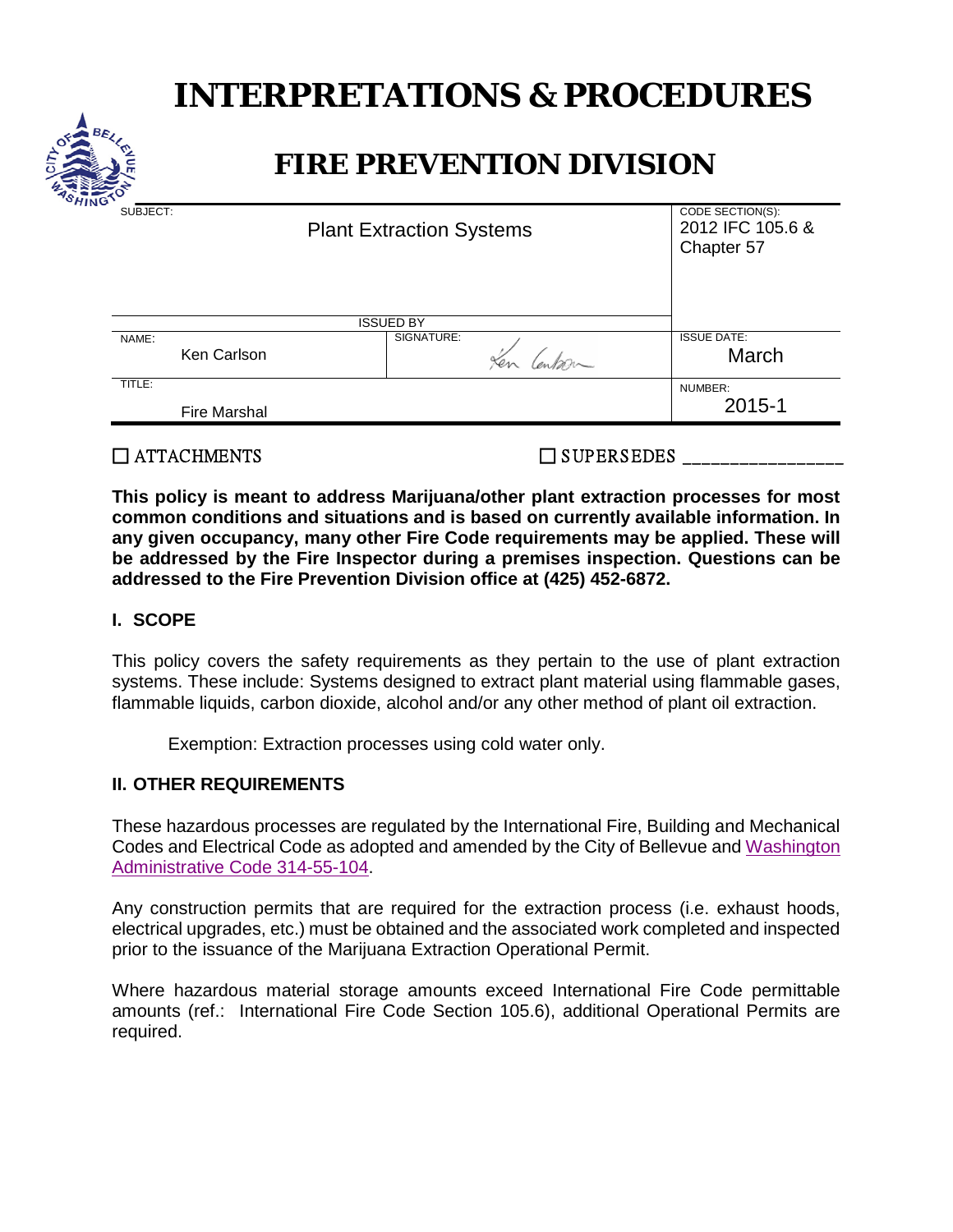#### **III. OPERATIONAL PERMITS**

An annual Operational Permit shall be obtained for a Plant Extraction System as defined in the scope. All permits shall be kept on site for inspection. To obtain an Operational Permit, the following information must be provided when submitting the permit application:

- Site address
- Contact name and phone number
- Property/business owner name, phone number, fax number, and address
- Installation/Maintenance contractor's business name and address, phone number, fax number
- List the type of process proposed
- List the type of machine used in the process
- Technical specification on any machine or safety equipment proposed for use (extraction devices and/or hood systems)
- List total cubic feet or equivalent pounds or gallons of gas or liquid on site; include inside and outside use and/or storage.
- **Diagram of site location indicating gas or liquid use/storage area**
- Specify any local hydrocarbon,  $CO<sub>2</sub>$ , or other hazardous material detector provided

To obtain the required permit(s), the business owner or company representative must complete and sign the Operational Permit application [form](http://www.bellevuewa.gov/UserFiles/Servers/Server_4779004/file/pdf/Fire/Operational_Permit_Application.Generic.pdf) to include the information noted above. Separate permit [applications](http://www.bellevuewa.gov/UserFiles/Servers/Server_4779004/file/pdf/Fire/Operational_Permit_Application.Flammable_and_Combustible_Liquids.pdf) will be required for use and storage of flammable gases, LPG, or flammable liquids if they exceed exempted amounts (ref.: International Fire Code Table 105.6.20). A compressed gas permit will be required for  $CO<sub>2</sub>$  use and storage in amounts over 100 pounds.

#### **IV. SITE INSPECTION**

Upon approval of the extraction system and associated equipment, an Operational Permit will be issued, and a Bellevue Fire Prevention Officer will conduct a field inspection of the site. Compliance with Fire Code requirements shall be maintained at **all** times. The permit shall be posted on site and is valid for business/property owner, time frame, and site address indicated on the permit. Permit will be revoked if:

- 1. Any of the conditions or limitations set forth in the permit have been violated.
- 2. Compliance with written order has not been achieved.
- 3. False statements or misrepresentations of information provided in the permit application are made.
- 4. The permit is issued in error, in violation of City ordinance or the Fire Code.

## **V. SPECIFICS AND CONDITIONS:**

• **Inspection and testing of equipment.** All sensors, alarms and storage containers must be inspected and tested annually or as prescribed by the manufacturer. A written record of all required inspection and testing shall be maintained on the premises for a period of three years. Testing of emergency devices or systems required by this policy shall be conducted by persons trained and qualified in these systems.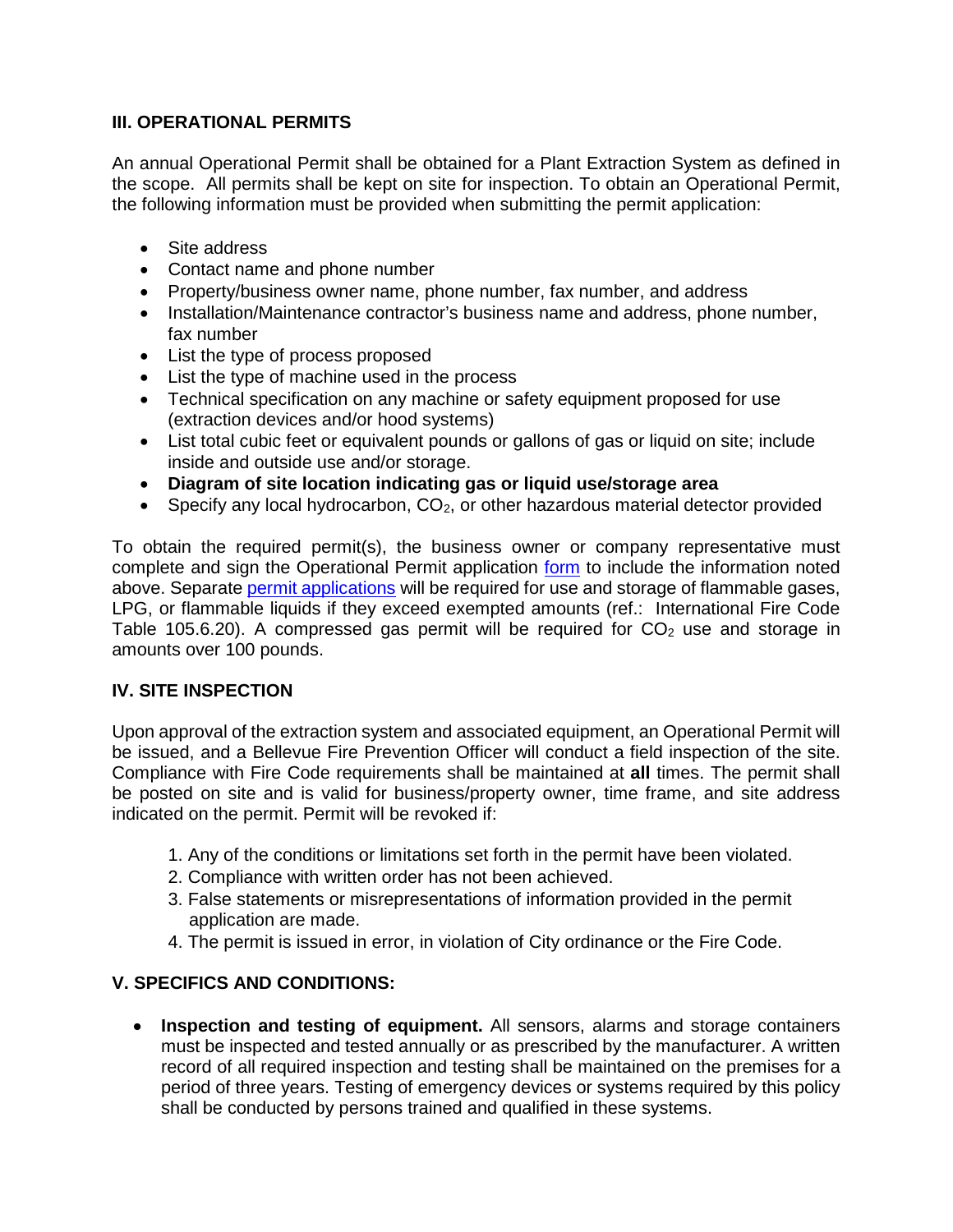- **Training.** All employees shall receive annual training in hazard identification, physical properties and emergency procedures. Training records shall be available to inspectors upon request.
- **Electrical:** The use of extension cords is prohibited as an alternative to permanent wiring. Extension cords are only permitted to serve as temporary wiring for portable appliances other than electric heaters. Portable electric heaters are required to be plugged directly into an outlet.
- **Flammable liquid storage and handling:** Quantities of flammable and combustible liquids in excess of 10 gallons shall be stored in flammable liquid storage cabinets meeting the requirements of International Fire Code Section 5704.3.2.

Class I liquids (such as ethanol) shall be transferred by one of the following methods:

- From original shipping containers with a capacity of 5.3 gallons or less,
- From safety cans meeting UL30,
- Through an approved closed piping system,
- From containers or tanks by an approved pump taking suction through an opening in the top,
- From containers or tanks by gravity through an approved self-closing or automatic closing valve when the area is provided with spill control and secondary containment in accordance with International Fire Code Section 5703.4.
- **Fire extinguishers:** Provide portable fire extinguishers in accordance with International Fire Code section 906. The grow areas are considered to be ordinary hazard occupancies with Class A fire hazards, and processing areas are considered to be extra hazard occupancies with Class B fire hazards.
- **Smoking:** Smoking is prohibited in areas where flammable liquids or combustible materials are stored or handled. "No Smoking" signs shall be provided in a conspicuous location in each location where smoking is prohibited.
- **VI. CARBON DIOXIDE (CO2) GAS ENRICHMENT SYSTEMS.** There are a variety of methods used to generate  $CO<sub>2</sub>$ , including natural gas and LP gas fueled generators, dry ice, fermentation methods, distribution of gas from portable or fixed tanks and cylinders, etc. The use of heaters designed for outdoor use to generate  $CO<sub>2</sub>$  is prohibited.
	- CO<sub>2</sub> Control System. Any area or room where CO<sub>2</sub> gas is discharged or generated shall be provided with a control system that utilizes  $CO<sub>2</sub>$  sensor(s) and limits the CO2 levels to a maximum of 5,000 ppm.
	- **CO<sub>2</sub> Alarm System**. The room or area where CO<sub>2</sub> extraction systems are located shall be provided with a  $CO<sub>2</sub>$  alarm system. The alarm system shall consist of continuous gas detection that activates a local alarm within the room or area and on the outside of the entrance to each area when  $CO<sub>2</sub>$  accumulations reach 5,000 ppm. In addition, the alarm shall be transmitted to an on-site location that is staffed by trained personnel.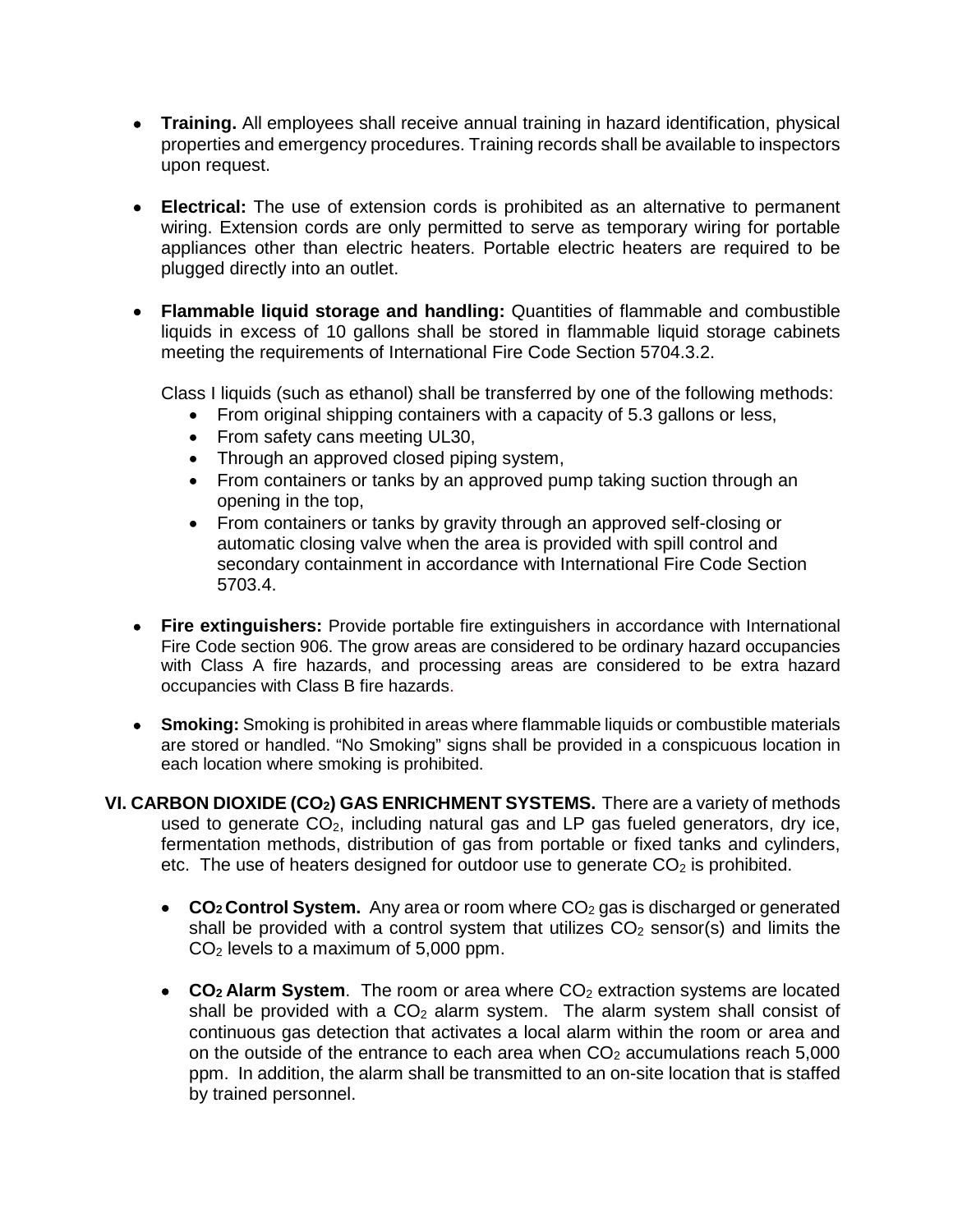Signage shall be provided on the entry doors to areas or rooms using  $CO<sub>2</sub>$ extraction systems stating:



#### **VII Flammable Gas related extractions:**

Location: The storage and use of LP or Butane Gas is prohibited in basements.

• **Extraction Equipment.** Plant extraction systems are required to be professional grade closed loop extraction systems designed to recover the solvents. The extraction equipment is required to be listed, or alternatively, the design and installation of extraction equipment must be evaluated by licensed engineer.

For non-listed extraction systems, the licensed engineer is required to prepare a report that identifies all applicable standards and verifies the installation meets [WAC 314-55-104,](http://apps.leg.wa.gov/WAC/default.aspx?cite=314-55-104) all applicable ASME and NFPA standards for the operating pressures it will be subject to, has pressure relief devices on any trapped gas sections, and confirms that all hoses, fittings, vacuum pumps etc. are compatible with the specific flammable gas used in the equipment.

The engineering report is required as part of the permit application for approval by the Fire Department.

- Where closed extraction systems use refrigeration recovery systems, the unit is required to be rated for hydrocarbon refrigerants. Vacuum ovens shall be suitable for use with flammable solvents.
- The release of LP or butane gas to the atmosphere is prohibited.
- Refrigerators and freezers used for the storage of flammable gases are required to be appropriate for use in a location requiring Class I Division 2 electrical.
- **Exhaust System:** The room or area where plant extraction is conducted shall be provided with an exhaust system providing a minimum of 6 air changes per hour or 1 cfm/sq. ft. of the room or area. The system shall use explosion-proof or intrinsically safe fans, have air inlets located no more than 3 ft. above floor level, and have supply air in accordance with the International Mechanical Code. The exhaust system shall be interlocked with the extraction system (or other approved interlock), unless Class I Division 2 electrical equipment and appliances are provided as detailed below. In addition to Class I Division 2 electrical, a non-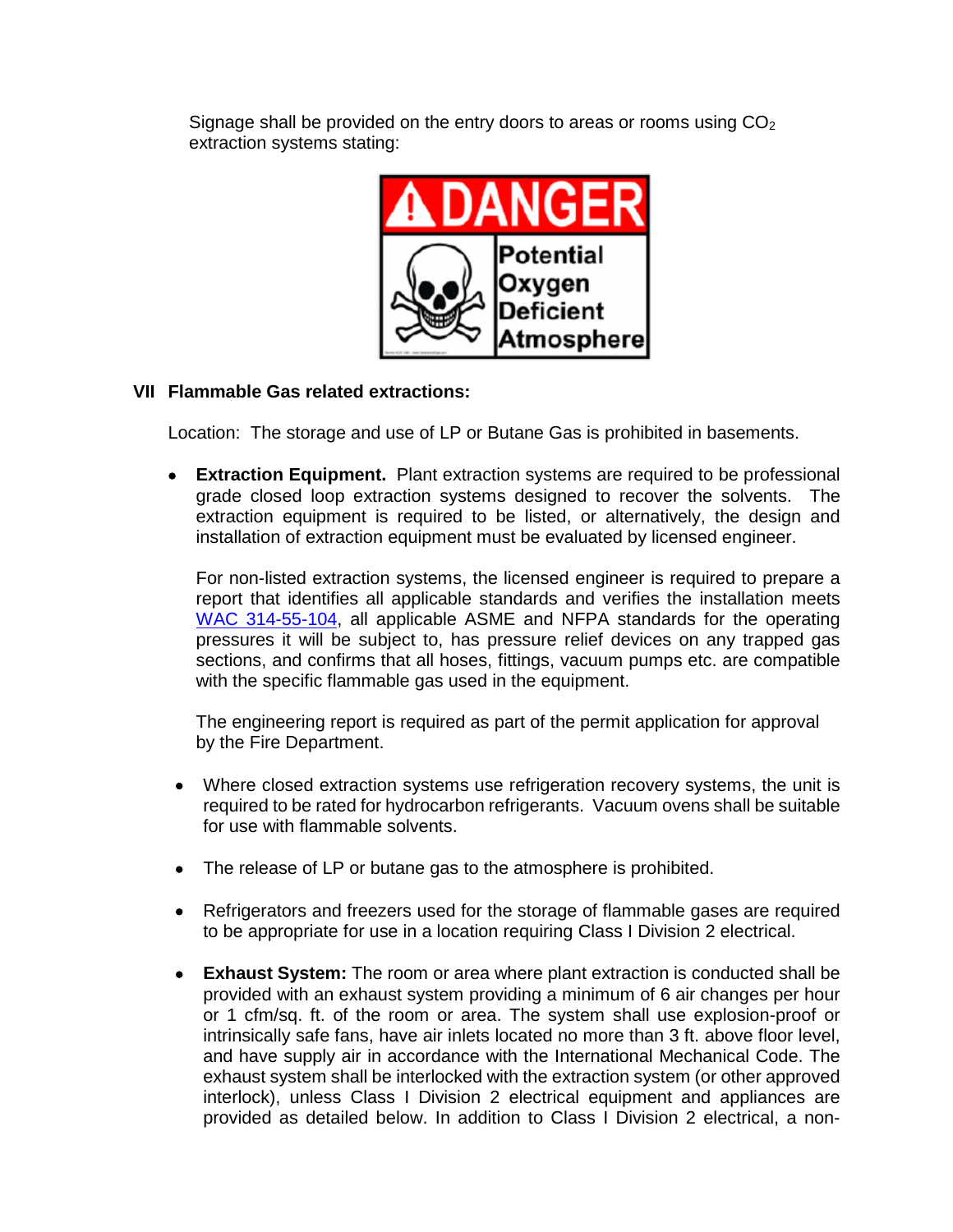interlocked ventilation system requires an activation switch in the vicinity of the extraction equipment with a sign stating "EXHAUST SYSTEM MUST BE IN OPERATION DURING THE EXTRACTION PROCESS".

• **Electrical Systems and Appliances:** Plant extraction rooms or areas that are not provided with an interlocked exhaust system as described above shall be provided with Class I Division 2 electrical. The rated electrical is required to be provided in a zone defined as a 25 feet radius from the extraction equipment at heights between the floor level and 3 feet above the floor. In addition to the 25 feet zone, the Class I Division 2 electrical is also required within a 5 feet radius of the extraction equipment, including above the equipment. Class I Division 2 applies to any appliance in the room as well as electrical installations.

Equipment with heated surfaces having a temperature sufficient to ignite vapors shall not be located in locations where Class I Division 2 electrical equipment is required.

• **Hydrocarbon Alarm System:** Any room or area where flammable gas extraction is conducted shall be provided with a hydrocarbon alarm system. The system shall include a hydrocarbon detector that activates an alarm throughout the room or area and on the outside of the entrance to such areas when gas concentrations reach 25 percent of the Lower Explosive Limit. In addition, the alarm shall be transmitted to an on-site location that is staffed by trained personnel.

#### **VIII. PLANT EXTRACTION SYSTEMS USING CO2 GAS**

• **Extraction Equipment**: Plant extraction systems are required to be professional grade closed loop extraction systems. The design and installation of the extraction equipment is required to be listed, or alternatively, must be evaluated by a licensed engineer.

For non-listed extraction systems the licensed engineer is required to prepare a report that identifies all applicable standards and verifies the installation meets WAC 314-55-104 and all applicable ASME and NFPA Standards for the operating pressures it will be subject to.

The engineering report is required as part of the permit application for approval by Fire Department.

- CO<sub>2</sub> Alarm System: The room or area where CO<sub>2</sub> extraction systems are located shall be provided with a  $CO<sub>2</sub>$  alarm system. The alarm system shall consist of continuous gas detection that activates a local alarm within the room or area and on the outside of the entrance to each area when  $CO<sub>2</sub>$  accumulations reach 5,000 ppm. In addition, the alarm shall be transmitted to an on-site location that is staffed by trained personnel.
- **Signs:** Signage shall be provided on the entry doors to areas and/or rooms using CO2 extraction systems stating: